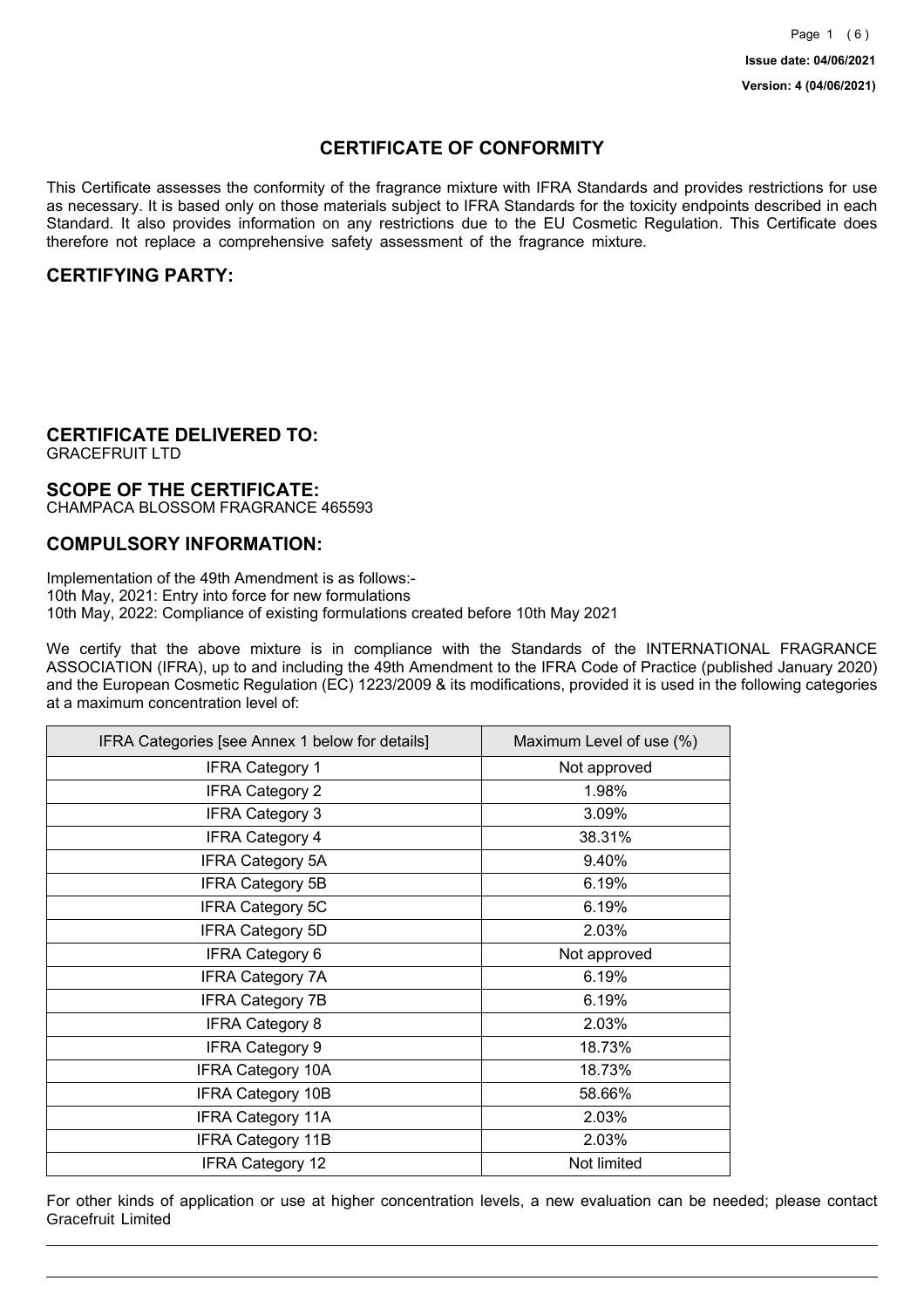## **EU COSMETIC INFORMATION:**

We certify that the above mixture is in compliance with the EU Cosmetic Regulation 1223/2009 and its amendments, provided it is used in the following applications at a maximum concentration level of:

| <b>Cosmetic Application</b>      | Maximum Level of use (%) |
|----------------------------------|--------------------------|
| Fine Fragrance                   | 6.96%                    |
| Eau de Toilette                  | 6.96%                    |
| Fragrancing cream                | 6.96%                    |
| Rinse off cosmetic products      | 6.96%                    |
| Other leave-on cosmetic products | 6.96%                    |
| Oral products                    | Not approved             |

Regulatory Affairs Department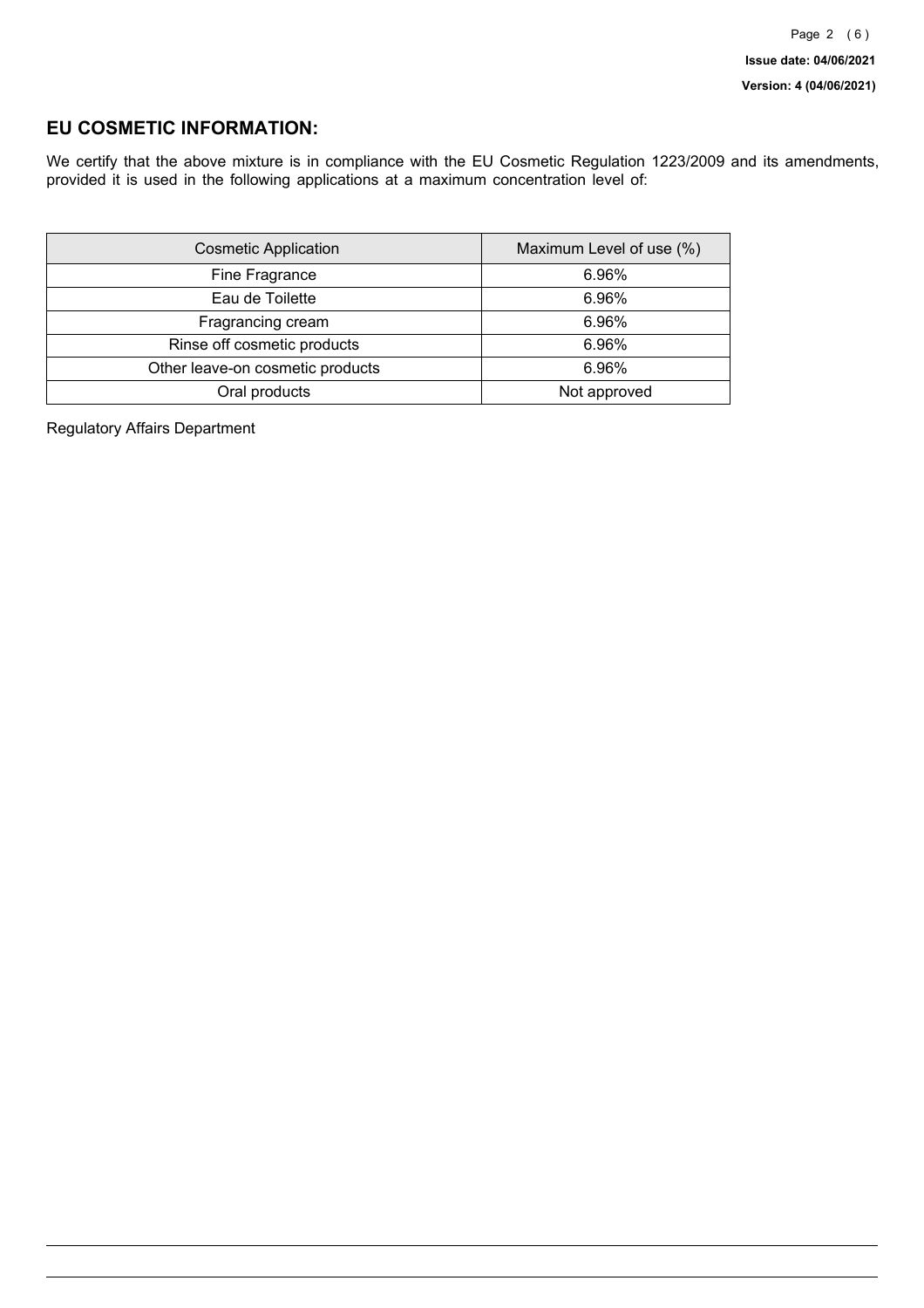### **ANNEX 1**

Below is an extract of information provided by IFRA in relation to types of application present in each IFRA Category. Additional information about IFRA Categories can be found in the Guidance to IFRA Standards, issued by IFRA.

| <b>IFRA Category</b>     | Product Type                                                                                                                                                                                                                                                                                                                                                                                                                                                                                                                                                                                                                                                                                                                                                                                                                                                                                                                                 |
|--------------------------|----------------------------------------------------------------------------------------------------------------------------------------------------------------------------------------------------------------------------------------------------------------------------------------------------------------------------------------------------------------------------------------------------------------------------------------------------------------------------------------------------------------------------------------------------------------------------------------------------------------------------------------------------------------------------------------------------------------------------------------------------------------------------------------------------------------------------------------------------------------------------------------------------------------------------------------------|
| IFRA Category 1          | Products applied to the lips: Lip products e.g. lipstick, lip balm; Childrens toys                                                                                                                                                                                                                                                                                                                                                                                                                                                                                                                                                                                                                                                                                                                                                                                                                                                           |
| <b>IFRA Category 2</b>   | Products applied to the axillae: Deodorant and antiperspirant products of all types; Body sprays/mists                                                                                                                                                                                                                                                                                                                                                                                                                                                                                                                                                                                                                                                                                                                                                                                                                                       |
| <b>IFRA Category 3</b>   | Products applied to the face/body using fingertips: Eye products e.g. eye make-up, eye moisturizer; Facial<br>make-up; Make-up remover; Nose pore strips; Wipes for face, neck, hands, body; Facial masks; Body<br>and face paint                                                                                                                                                                                                                                                                                                                                                                                                                                                                                                                                                                                                                                                                                                            |
| <b>IFRA Category 4</b>   | Products related to fine fragrance: Hydroalcoholic and non-hydroalcoholic fine fragrance of all types e.g.<br>Eau de Toilette, Parfum, Cologne, solid perfume, fragrancing cream, aftershaves of all types; Ingredients<br>of perfume and fragrance mixtures for cosmetic kits; Scent pads; Scent strips                                                                                                                                                                                                                                                                                                                                                                                                                                                                                                                                                                                                                                     |
| <b>IFRA Category 5A</b>  | Body lotion products applied to the body using the hands (palms), primarily leave on: Foot care products<br>e.g. creams, powders; Insect repellent for application to the skin; All powders and talc (excluding baby<br>powders and talc)                                                                                                                                                                                                                                                                                                                                                                                                                                                                                                                                                                                                                                                                                                    |
| IFRA Category 5B         | Face moisturizer products applied to the face using the hands (palms), primarily leave on: Facial toner;<br>Facial moisturizers and creams                                                                                                                                                                                                                                                                                                                                                                                                                                                                                                                                                                                                                                                                                                                                                                                                   |
| <b>IFRA Category 5C</b>  | Hand cream products applied to the hands using the hands (palms), primarily leave on: Hand cream; Nail<br>care products including cuticle creams; Hand sanitizers                                                                                                                                                                                                                                                                                                                                                                                                                                                                                                                                                                                                                                                                                                                                                                            |
| <b>IFRA Category 5D</b>  | Baby creams, baby oils and baby talc: Baby cream/lotion, baby oil, baby powders and talc                                                                                                                                                                                                                                                                                                                                                                                                                                                                                                                                                                                                                                                                                                                                                                                                                                                     |
| IFRA Category 6          | Products with oral and lip exposure: Toothpaste; Mouthwash, including breath sprays; Toothpowder,<br>strips, mouthwash tablets                                                                                                                                                                                                                                                                                                                                                                                                                                                                                                                                                                                                                                                                                                                                                                                                               |
| <b>IFRA Category 7A</b>  | Rinse-off products applied to the hair with some hand contact: Hair permanent or other hair chemical<br>treatments (rinse-off) e.g. relaxers, including rinse-off hair dyes                                                                                                                                                                                                                                                                                                                                                                                                                                                                                                                                                                                                                                                                                                                                                                  |
| <b>IFRA Category 7B</b>  | Leave-on products applied to the hair with some hand contact: Hair sprays of all types e.g. pumps,<br>aerosol sprays; Hair styling aids non sprays e.g. mousse, leave- on conditioners; Hair permanent or other<br>hair chemical treatments (leave-on) e.g. relaxers, including leave-on hair dyes; Shampoo - Dry (waterless<br>shampoo); Hair deodorizer                                                                                                                                                                                                                                                                                                                                                                                                                                                                                                                                                                                    |
| <b>IFRA Category 8</b>   | Products with significant anogenital exposure: Intimate wipes; Tampons; Baby wipes; Toilet paper (wet)                                                                                                                                                                                                                                                                                                                                                                                                                                                                                                                                                                                                                                                                                                                                                                                                                                       |
| IFRA Category 9          | Products with body and hand exposure, primarily rinse off: Bar soap; Liquid soap; Shampoo of all type;<br>Conditioner (rinse-off); Body washes and shower gels of all types; Baby wash, bath, shampoo; Bath gels,<br>foams, mousses, salts, oils and other products added to bathwater; Cleanser for face (rinse-off); Shaving<br>creams of all types e.g. stick, gels, foams; All depilatories (including facial) and waxes for mechanical hair<br>removal; Foot care products (feet are placed in a bath for soaking); Shampoos for pets                                                                                                                                                                                                                                                                                                                                                                                                   |
| <b>IFRA Category 10A</b> | Household care excluding aerosol / spray products: Hand wash laundry detergent; Laundry pre-treatment<br>of all types e.g. paste, sprays, sticks; Machine laundry detergents with skin contact e.g. liquids, powders;<br>Fabric softeners of all types including fabric softener sheets; Ironing water; Hand dishwashing detergent;<br>Hard surface cleaners of all types e.g. bathroom, kitchen cleansers, furniture polish; Toilet seat wipes;<br>Household cleaning products, other types including fabric cleaners, carpet cleaners, furniture polishes<br>sprays and wipes, stain removers, treatment products for textiles e.g. starch sprays; Floor wax; Dry<br>cleaning kits; Fragranced oil for lamp ring, reed diffusers, pot-pourri, liquid refills for air fresheners (non-<br>cartridge systems), etc.                                                                                                                          |
| <b>IFRA Category 10B</b> | Household aerosol/spray products: Animal sprays applied to animals; Air freshener sprays, manual,<br>including aerosol and pump; Aerosol/spray insecticides                                                                                                                                                                                                                                                                                                                                                                                                                                                                                                                                                                                                                                                                                                                                                                                  |
| <b>IFRA Category 11A</b> | Products with intended skin contact but minimal transfer of fragrance to skin from inert substrate without<br>UV exposure: Feminine hygiene conventional pads, liners, interlabial pads; Diapers (baby and adult);<br>Adult incontinence pant, pad; Toilet paper (dry)                                                                                                                                                                                                                                                                                                                                                                                                                                                                                                                                                                                                                                                                       |
| <b>IFRA Category 11B</b> | Products with intended skin contact but minimal transfer of fragrance to skin from inert substrate with<br>potential UV exposure: Tights with moisturizers; Scented socks, gloves; Facial tissues (dry tissues);<br>Napkins; Paper towels; Wheat bags; Facial masks (paper/protective) e.g. surgical masks not used as<br>medical device; Fertilizers, solid (pellet or powder)                                                                                                                                                                                                                                                                                                                                                                                                                                                                                                                                                              |
| <b>IFRA Category 12</b>  | Products not intended for direct skin contact, minimal or insignificant transfer to skin: Candles of all types;<br>Laundry detergents for machine wash with minimal skin contact (e.g. Liquid tabs, pods); Automated air<br>fresheners and fragrancing of all types e.g. concentrated aerosol with metered doses, plug-ins, electrical,<br>incense, liquid refills (cartridge); Air delivery systems; Cat litter; Cell phone cases; Deodorizers/maskers<br>not intended for skin contact e.g. fabric drying machine deodorizers, carpet powders; Fuels; Insecticides<br>e.g. mosquito coil, paper, electrical, for clothing, excluding aerosols/sprays; Joss sticks or incense sticks;<br>Dishwash detergent and deodorizers - for machine wash; Olfactive board games; Paints; Plastic articles<br>(excluding toys); Scratch and sniff; Scent pack; Scent delivery system (using dry air technology); Shoe<br>polishes; Rim blocks (Toilet) |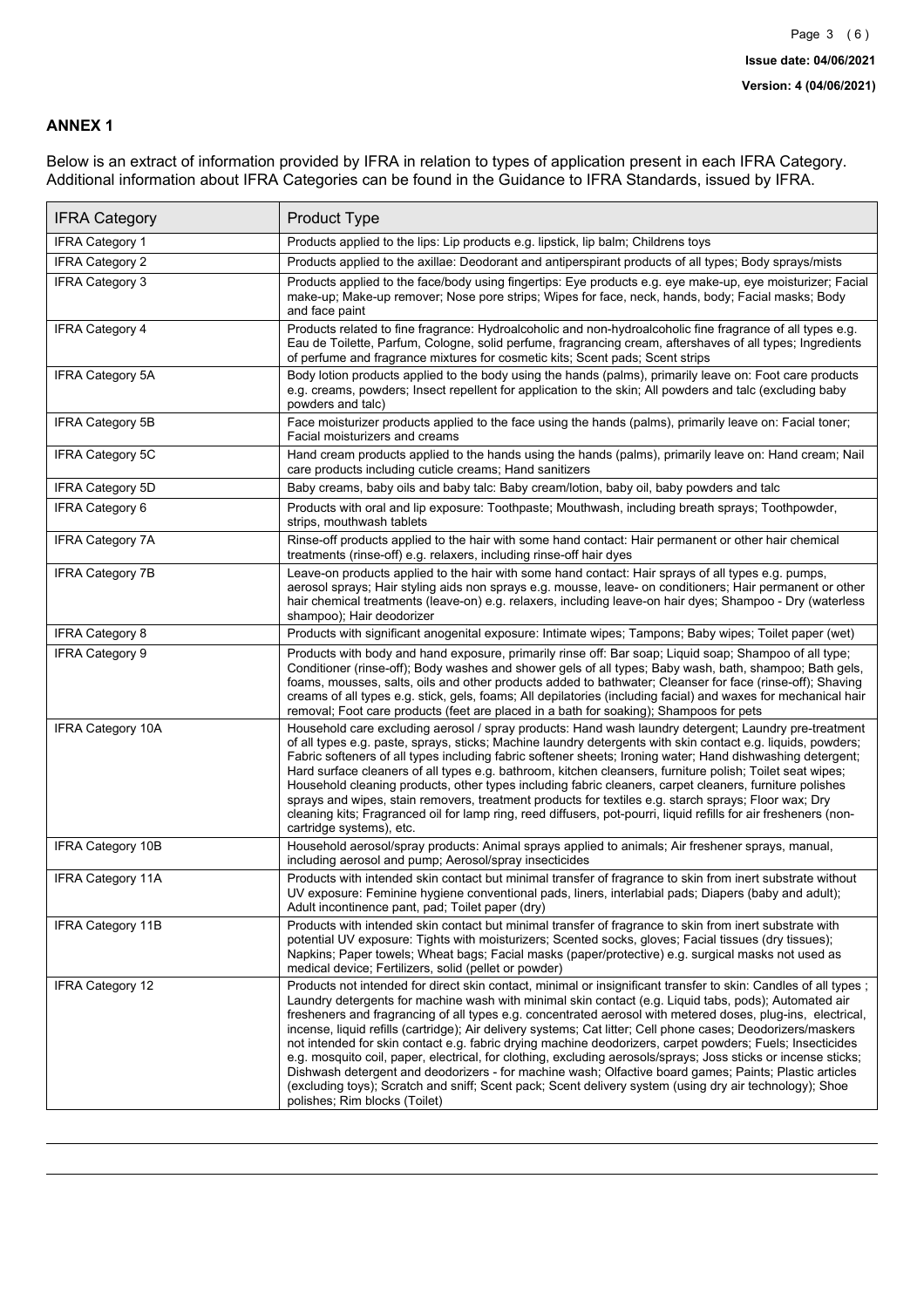## **IFRA CONFORMITY CERTIFICATE**

### **Customer: GRACEFRUIT LTD**

#### **Product: CHAMPACA BLOSSOM FRAGRANCE 465593**

We certify that the above item is in compliance with the Standards of the INTERNATIONAL FRAGRANCE ASSOCIATION (IFRA - 48th Amendment / published June 2015), provided it is used in the following classes at a maximum concentration level of:

| IFRA classes [see annex for detail] | Maximum level of use (%) |
|-------------------------------------|--------------------------|
| <b>IFRA Class 1 Limit</b>           | Not approved             |
| IFRA Class 2 Limit                  | 3.48%                    |
| <b>IFRA Class 3.A Limit</b>         | 6.96%                    |
| IFRA Class 3.B Limit                | 6.96%                    |
| IFRA Class 3.C Limit                | 6.96%                    |
| IFRA Class 3.D Limit                | 6.96%                    |
| <b>IFRA Class 4.A Limit</b>         | 6.96%                    |
| <b>IFRA Class 4.B Limit</b>         | 6.96%                    |
| IFRA Class 4.C Limit                | 6.96%                    |
| <b>IFRA Class 4.D Limit</b>         | 6.96%                    |
| <b>IFRA Class 5 Limit</b>           | 6.96%                    |
| <b>IFRA Class 6 Limit</b>           | Not approved             |
| <b>IFRA Class 7.A Limit</b>         | 6.96%                    |
| <b>IFRA Class 7.B Limit</b>         | 6.96%                    |
| IFRA Class 8.A Limit                | 6.96%                    |
| IFRA Class 8.B Limit                | 6.96%                    |
| <b>IFRA Class 9.A Limit</b>         | 6.96%                    |
| IFRA Class 9.B Limit                | 6.96%                    |
| IFRA Class 9.C Limit                | 6.96%                    |
| IFRA Class 10.A Limit               | 6.96%                    |
| IFRA Class 10.B Limit               | 6.96%                    |
| <b>IFRA Class 11 Limit</b>          | 100%                     |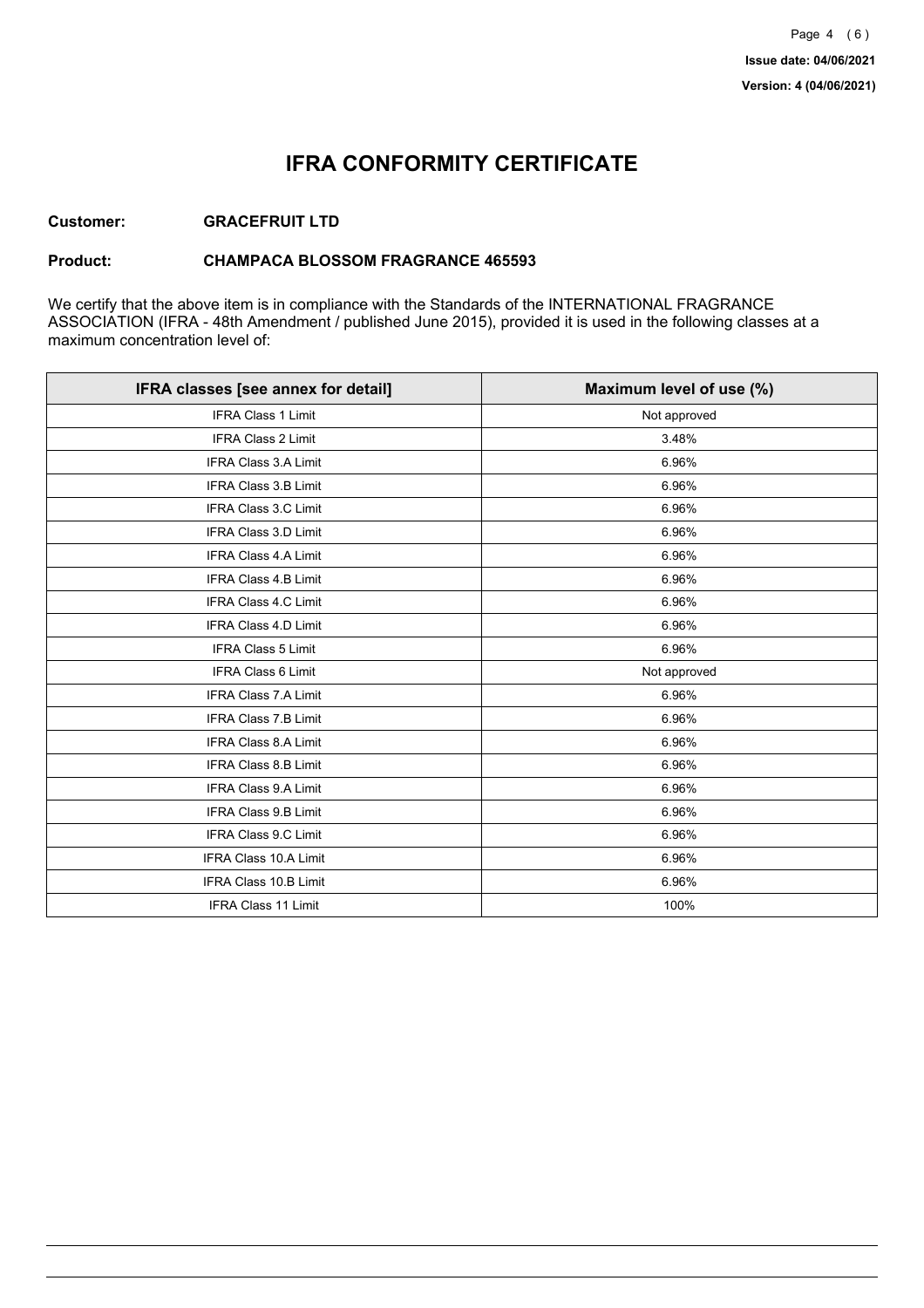# **IFRA CONFORMITY CERTIFICATE**

For other kinds of application or use at higher concentration levels, a new evaluation may be needed; please contact Gracefruit Limited.

The IFRA Standards regarding use restrictions are based on safety assessments by the Panel of Experts of the RESEARCH INSTITUTE FOR FRAGRANCE MATERIALS (RIFM) and are enforced by the IFRA Scientific Committee.

Evaluation of individual Fragrance ingredients is made according to the safety standards contained in the relevant section of the IFRA Code of Practice.

It is the ultimate responsibility of our customer to ensure the safety of the final product (containing this fragrance) by further testing if need be.

**Regulatory Affairs Department**